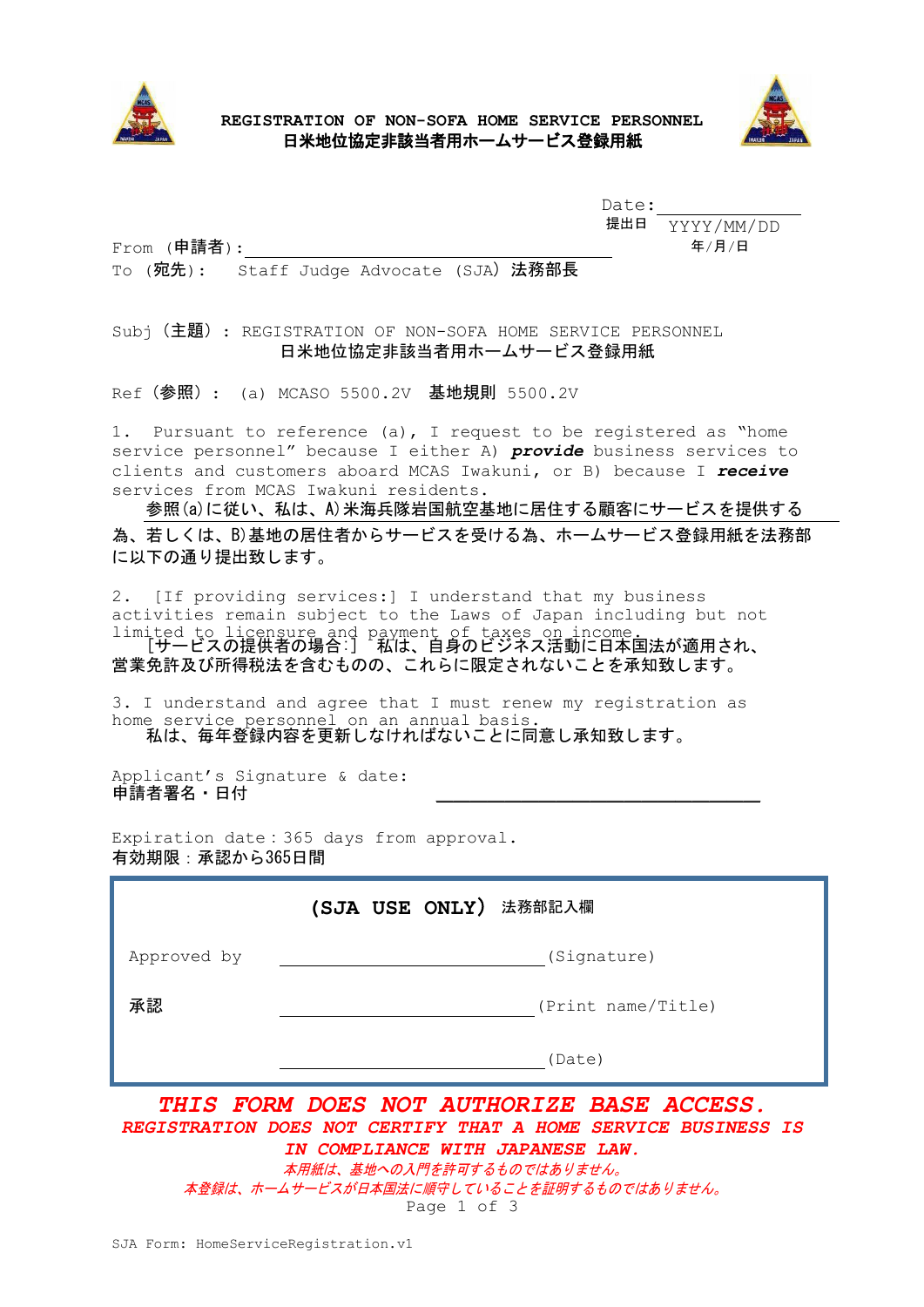



a. Applicant's name, sex, date of birth, contact number, and email address

# (申請者氏名:ローマ字及び漢字/性別/生年月日/電話番号/メールアドレス)

| Print Name (氏名) | Sex<br>(性別) | Contact number (電話番号) |
|-----------------|-------------|-----------------------|
| DOB (生年月日)      |             | Email (メールアドレス)       |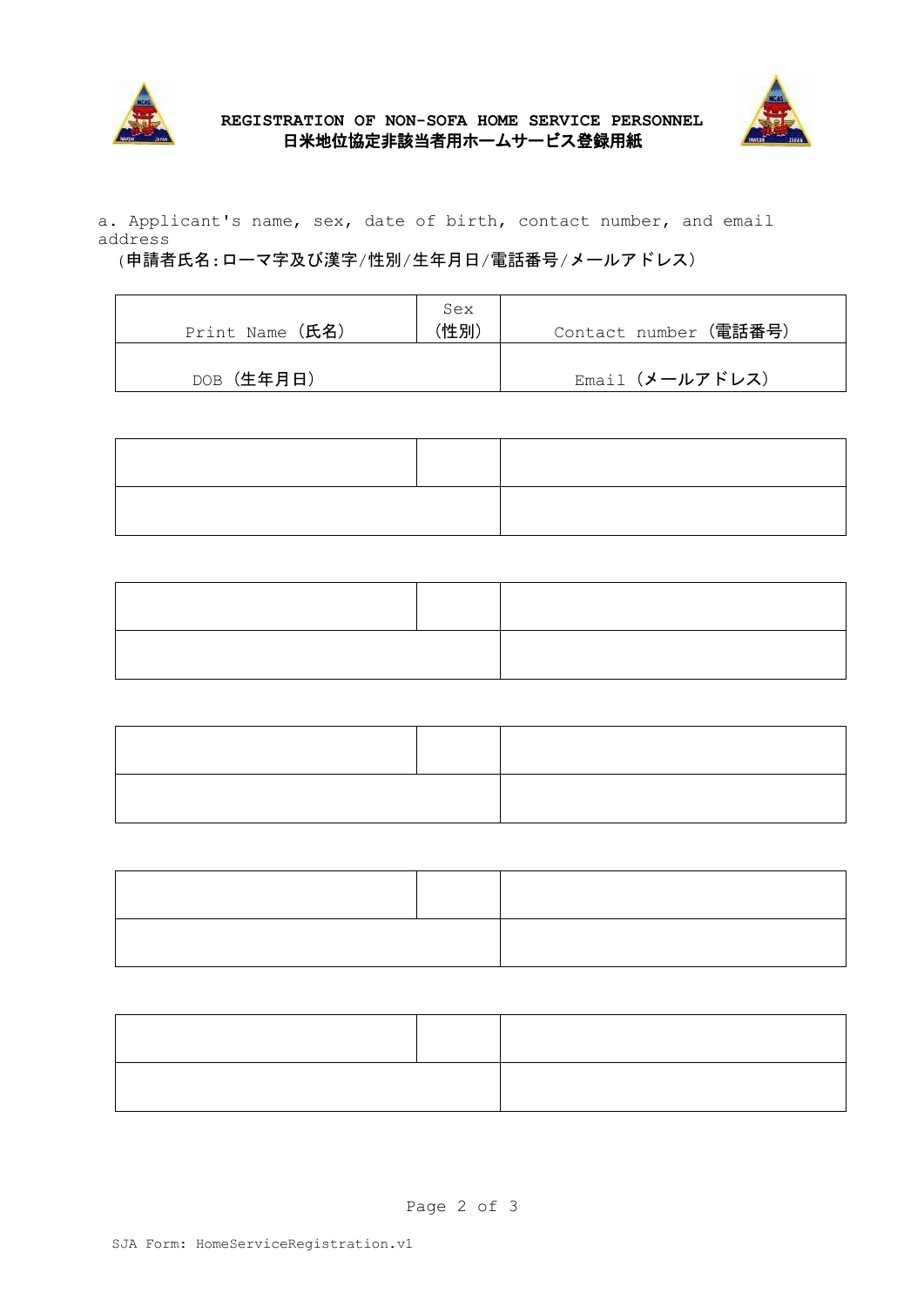

**REGISTRATION OF NON-SOFA HOME SERVICE PERSONNEL** 日米地位協定非該当者用ホームサービス登録用紙



- b. Business name(if applicable): 事業者名
- c. Types of Services (ビジネスの詳細)

 私は、以下のサービスを提供します。 I am PROVIDING these home services:

 私は、以下のサービスを受けます。 I am RECEIVING these home services:

d. Client information: 依頼人情報

Name

氏名

Contact number

電話番号

E-mail

 メールアドレス